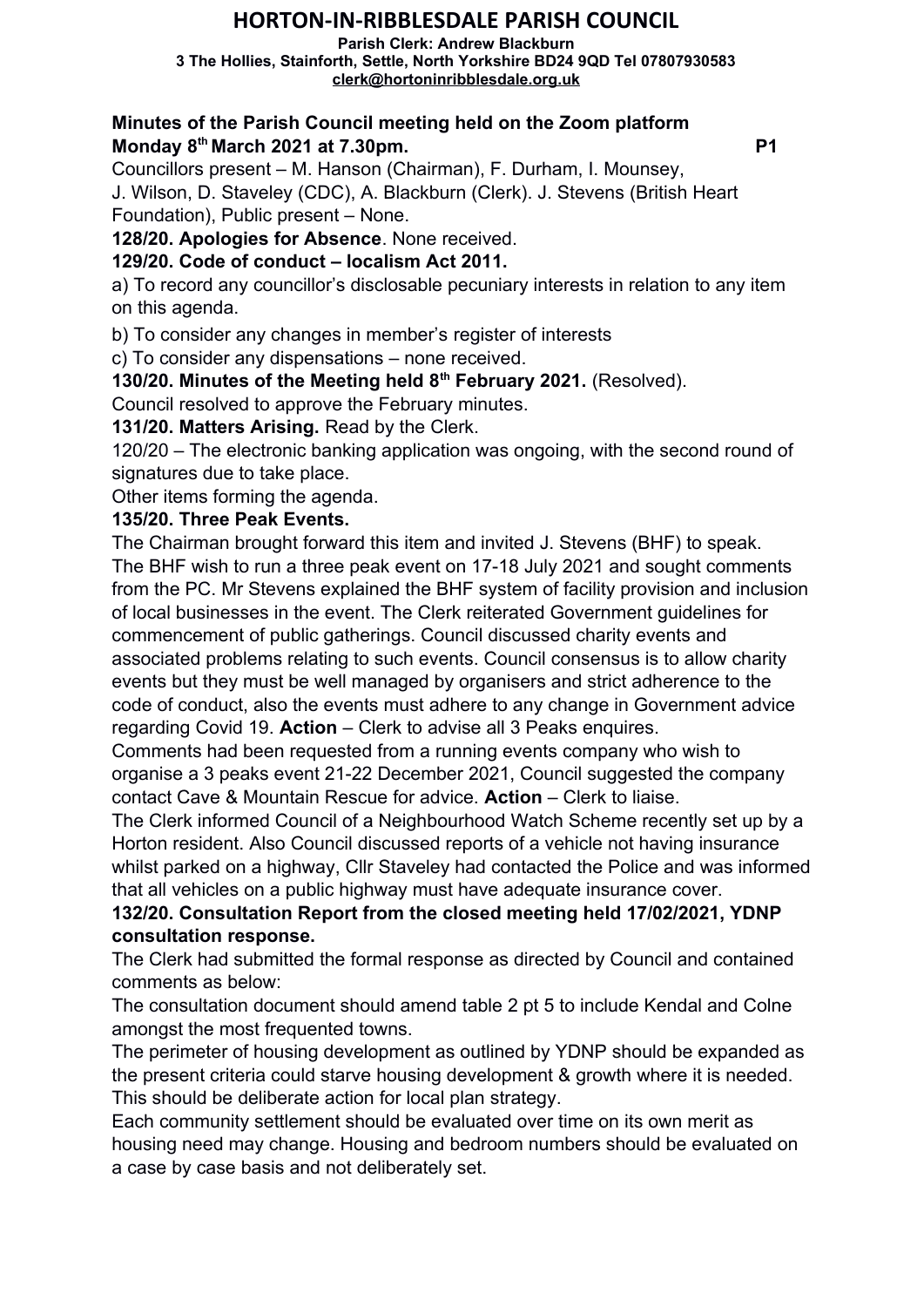## **Minutes of the Parish Council meeting held on the Zoom platform Monday 8 th March 2021 at 7.30pm. P2**

#### **132/20 – continued**.

A mix of different housing types including affordable types should be effectively enforced.

The proposed industrial development at Craven Works, Langcliffe, could have a real influence on genuine housing need within Ribblesdale, this potential housing need should be addressed to attract future employees of this development to live and work within the area. The Old School at Horton in Ribblesdale could be provided with more support in efforts to create and sustain a community provision including small modern technology industries.

Business premises should have a protected status in order to help sustain infrastructure which will in turn support further housing requirements.

New ideas and supporting drive required from YDNP to promote/ stimulate business development within the National Park.

Utility services have a high installation cost for any building development, increased competition from service providers could be the way forward, without this competition development costs will remain very high. YDNP to pressure all influential groups to attain viable competition within the utility service industry.

YDNP should promote a housing needs survey to establish a current need, this could be carried out periodically and especially after an infrastructure change such as the planned Craven Works Development, Langcliffe.

**133/20. Public Participation.** No public present.

#### **134/20. District/ County Councillor Report.**

Cllr David Staveley will be acting District Councillor for the Penyghent Ward until the election in May 2021. The District Select Committee had identified a change in working practices with short term sickness levels well down, this was because of people working from home. There would be a change to future staff numbers within council establishments. CDC were working towards being carbon neutral by 2030. **135/20. Three Peak Events.** Taken previously in the meeting.

#### **136/20. Tarmac Liaison.**

Council discussed the recent remote meeting with Tarmac including measures to improve the Dry Rigg site with bund walls, new dust monitors, and wheel wash equipment. An asset provision for Helwith Bridge was discussed and Council would consult residents for ideas. **Action** – Clerk to compile and post mailshot to residents. **137/20. Helwith Bridge Car Park.**

Council discussed recent problems with the car park relative to overnight camping. **Action** – Clerk to form a policy including a procedure to follow in the event of campers ignoring no camping signs.

**138/20. Planning Applications.** None received or advertised.

#### **139/20. Highways & Street Lighting.**

Potholes reported from the Lion to The Knoll, **Action** – Clerk to investigate. Council discussed LED street lighting and would replace old units with new following the annual risk assessment. Photocell timers were discussed, Cllr Durham suggested retro fitting to existing lamps for compliance with dark sky status. **Action** – Council to discuss following the annual risk assessment.